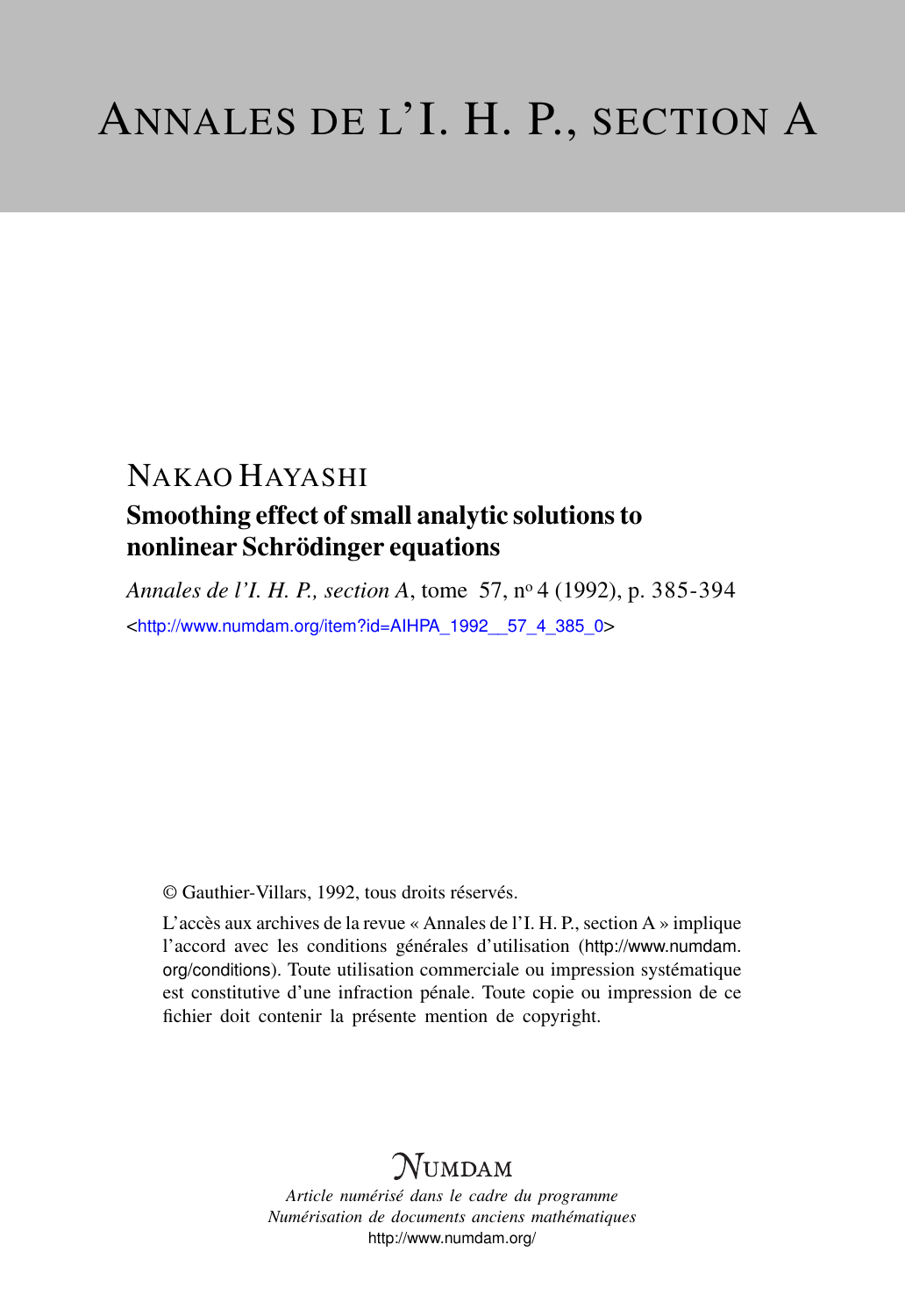Vol. 57, n° 4, 1992, p. 385-394. *Physique théorique* 

## Smoothing effect of small analytic solutions to nonlinear Schrödinger equations

by

#### Nakao HAYASHI

Department of Mathematics, Faculty of Engineering, Gunma University, Kiryu 376, Japan

ABSTRACT.  $-$  We consider the initial value problem for nonlinear Schrödinger equations in  $\mathbb{R}^n \, (\geq 2)$ :

$$
(\ast) \qquad \qquad \left\{ \begin{array}{ll} i \, \partial_t u + \frac{1}{2} \, \Delta u = \mathrm{F}\left(u, \nabla u, \overline{u}, \overline{\nabla u}\right), & (t, x) \in \mathbb{R} \times \mathbb{R}^n \\ u \left(0, x\right) = \varphi\left(x\right), & x \in \mathbb{R}^n, \end{array} \right.
$$

where  $F: \mathbb{C} \times \mathbb{C}^n \times \mathbb{C} \times \mathbb{C}^n \to \mathbb{C}$  is a polynomial of degree 3 satisfying

$$
|F(u, \nabla u, \overline{u}, \overline{\nabla u})| \leq C \cdot (|u| + |\nabla u|)^3
$$

and

$$
F(\omega u, \omega \nabla u, \overline{\omega u}, \overline{\omega \nabla u}) = \omega F(u, \nabla u, \overline{u}, \overline{\nabla u}),
$$

for any complex number  $\omega$  with  $|\omega|=1$ . It is shown that global solutions of (\*) have a smoothing property.

RESUME. - Nous considérons l'équation d'évolution de Schrödinger non linéaire dans  $\mathbb{R}^n$  ( $n \ge 2$ ):

$$
(*)\qquad\left\{\begin{array}{ll} i\,\partial_t\,u+\frac{1}{2}\,\Delta u\!=\!\mathrm{F}\left(u,\nabla u,\vec{u},\overline{\nabla\,u}\right), & (t,x)\!\in\!\mathbb{R}\times\mathbb{R}^n\\ u\left(0,x\right)\!=\!\varphi\left(x\right), & x\!\in\mathbb{R}^n,\end{array}\right.
$$

où  $\overrightarrow{F}: \mathbb{C} \times \mathbb{C}^n \times \mathbb{C} \times \mathbb{C}^n \to \mathbb{C}$  est un polynôme de degré 3 tel que

$$
|F(u, \nabla u, \overline{u}, \overline{\nabla u})| \leq C \cdot (|u| + |\nabla u|)^3
$$

Annales de l'Institut Henri Poincaré - Physique théorique - 0246-0211<br>Vol. 57/92/04/385/10/\$3,00/© Gauthier-Villars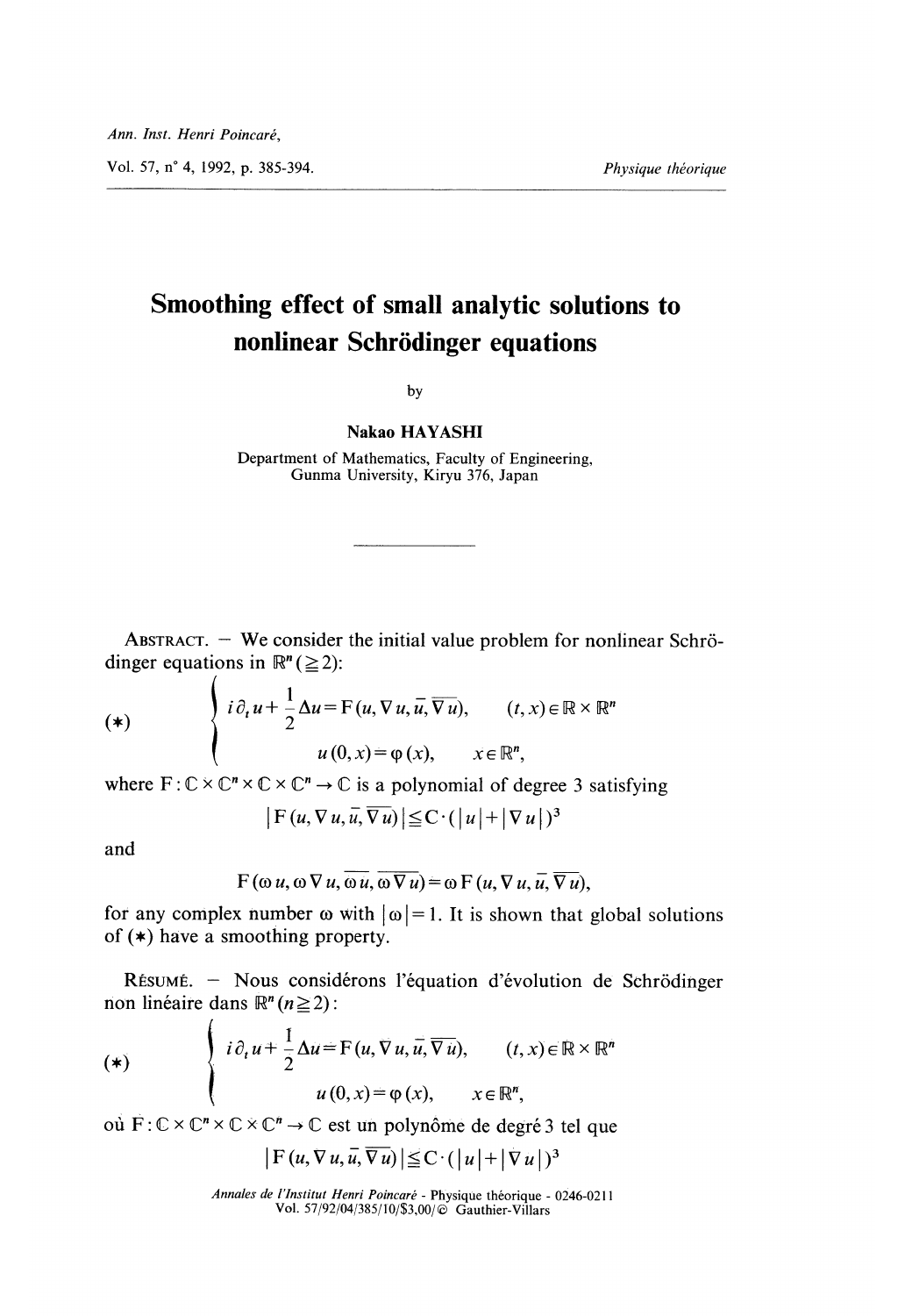et

$$
F(\omega u, \omega \nabla u, \overline{\omega u}, \overline{\omega \nabla u}) = \omega F(u, \nabla u, \overline{u}, \overline{\nabla u}),
$$

pour tout nombre complexe  $\omega$  avec  $|\omega|=1$ . Nous montrons que les solutions globales de  $(*)$  ont la propriété de régularisation.

## 1. INTRODUCTION

In this paper we consider the initial value problem for non-linear Schrodinger equations in  $\mathbb{R}^n$  ( $n \ge 2$ ):

$$
i \partial_t u + \frac{1}{2} \Delta u = F(u, \nabla u, \overline{u}, \overline{\nabla u}), \qquad (t, x) \in \mathbb{R} \times \mathbb{R}^n \tag{1.1}
$$

$$
u(0, x) = \varphi(x), \qquad x \in \mathbb{R}^n. \tag{1.2}
$$

Here the nonlinear term  $F: \mathbb{C} \times \mathbb{C}^n \times \mathbb{C} \times \mathbb{C}^n \to \mathbb{C}$  is a polynomial of degree 3 satisfying

$$
\left| F(u, \nabla u, \overline{u}, \overline{\nabla u}) \right| \leq C \cdot (|u| + |\nabla u|)^3,
$$
  
 
$$
F(\omega u, \omega \nabla u, \overline{\omega u}, \overline{\omega \nabla u}) = \omega F(u, \nabla u, \overline{u}, \overline{\nabla u}),
$$
 (1.3)

for any complex number  $\omega$  with  $|\omega|=1$ , where  $\overline{u}$  is the complex conjugate of u and  $\nabla$  stands for nabla with respect to x.

In [3] we proved that small analytic solutions of  $(1.1)-(1.2)$  exist globally in time if the initial function  $\varphi$  is analytic and sufficiently small. The purpose of this paper is twofold. One is to show that global analytic solutions of  $(1.1)-(1.2)$  have a smoothing property if  $\varphi$  satisfies certain analytical and exponential decaying conditions with respect to space variables. The other is to give a simple proof of an analogous result to Theorem 2 ([4]) in which we proved smoothing effects of solutions of  $(1 \cdot 1)$ - $(1 \cdot 2)$  for the special nonlinearity  $F = \pm |u|^2 u$ .

Our strategy of the proof in this paper is to translate  $(1.1)-(1.2)$  into a system of nonlinear Schrodinger equations to which we can apply the previous methods developed in [2], [3], [5], and [6].

We note that smoothing properties for a class of nonlinear Schrödinger equations in the weighted Sobolev spaces were studied in [5] first (in the case of the usual Sobolev spaces, see  $[1]$ ,  $[9]$  and  $[10]$ ).

We now state notations and function spaces used in this paper.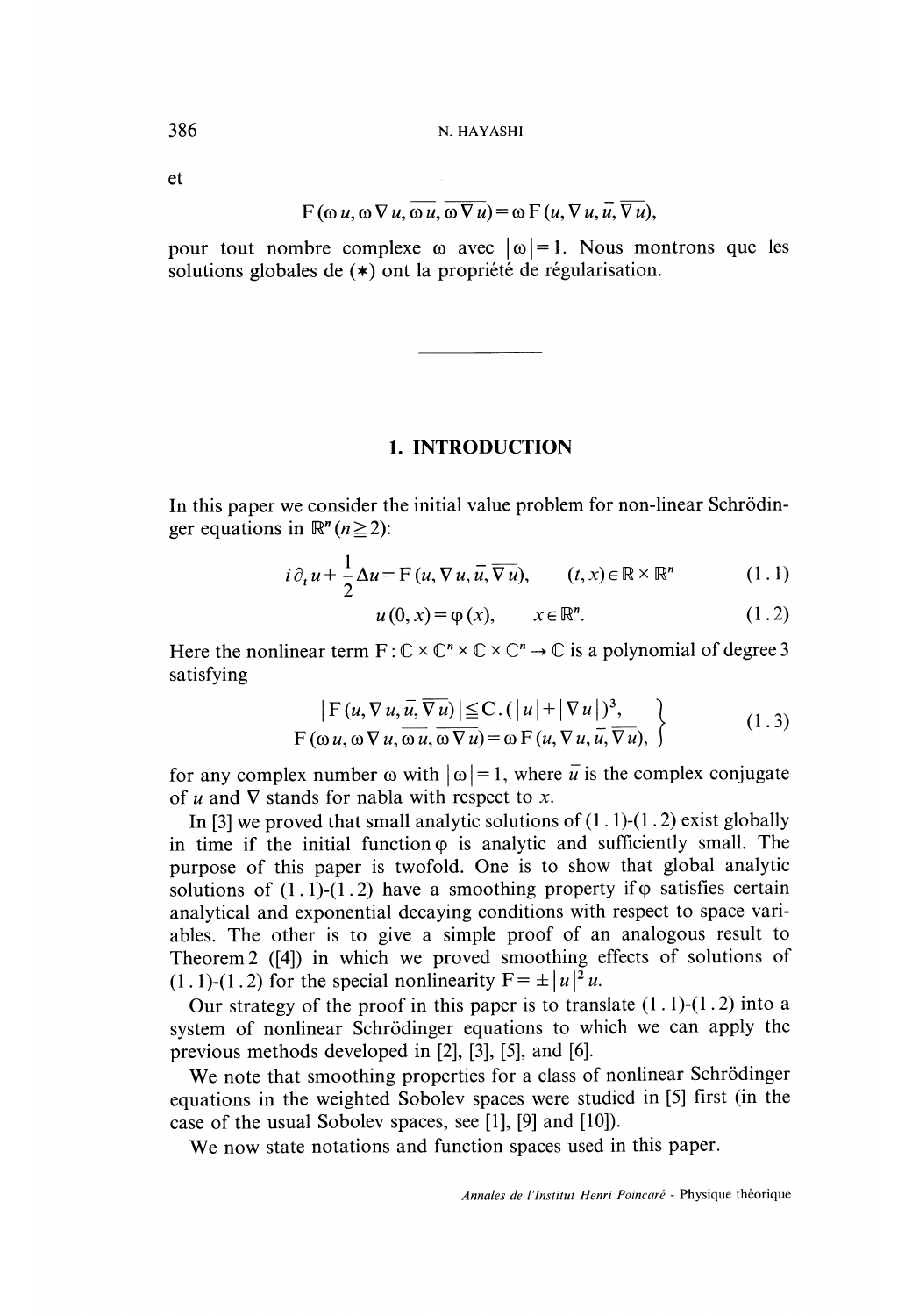*Notation and function spaces.* - We let  $L^p(\mathbb{R}^n) = \{f(x); f(x) \text{ is measurable on } \mathbb{R}^n, ||f||_{L^p} < \infty \}$ , where  $||f||_{L^p} = \left(\int_{\mathbb{R}^n} |f(x)|^p dx\right)^{1/p}$  if  $1 \leq p < \infty$  and  $||f||_{L^{\infty}} = \text{ess}. \sup \{ |f(x)|; x \in \mathbb{R}^{n} \}$  if  $p = \infty$ , and we let  $\partial_{x}^{\alpha} = \partial_{x_1}^{\alpha_1} \dots \partial_{x_n}^{\alpha_n}$ ,<br>  $J_x^{\alpha} = J_{x_1}^{\alpha_1} \dots J_{x_n}^{\alpha_n}$ , where  $\alpha = (\alpha_1, \dots, \alpha_n) \in (\mathbb{N} \cup \{0\})^n$  is a multi-index and  $J_{x_j}^{\alpha_j} = (x_j + \text$ inverse, respectively. For each  $r > 0$  we denote  $S(r)$  the strip  $\{z; -r < \Im z_i < r; 1 \leq j \leq n \}$  in the complex plane  $\mathbb{C}^n$ . For  $x \in \mathbb{R}^n$ , if a complex-valued function  $f(x)$  has an analytic continuation to  $S(r)$ , then we denote this by the same letter  $f(z)$  and if  $g(z)$  is an analytic function on  $S(r)$ , then we denote the restriction of  $g(z)$  to the real axis by the same letter  $g(x)$ .

We let

$$
AL_{\infty}^{2}(r) = \{ f(z), f(z) \text{ is analytic on } S(r), ||f||_{AL_{\infty}^{2}(r)} < \infty \},
$$
  
 
$$
AL_{\infty, 2}^{2}(r) = \{ f(z), f(z) \text{ is analytic on } S(r), ||f||_{AL_{\infty, 2}^{2}(r)} < \infty \},
$$

and  $B<sup>m</sup>$  be the same function space as that defined in [3], p. 724, where

$$
|| f ||_{\mathbf{AL}_{\infty}^2(\mathbf{r})} = \sup_{y \in (-r, r)^n} || f(\cdot + iy) ||_{\mathbf{L}^2}^2,
$$
  

$$
|| f ||_{\mathbf{AL}_{\infty, 2}^2(\mathbf{r})} = \sum_{l=1}^n \sup_{y \setminus y_l \in (-r, r)^n} \int_{-r}^r || \partial_{z_l} f(\cdot + iy) ||_{\mathbf{L}^2}^2 dy_l
$$

Constants will be denoted by  $C_j$  ( $j = 1, 2, ...$ ). For a multi-index  $k = (k_1, ..., k_n)$  ( $k_j = 0, 1; j = 1, 2, ..., n$ ), we let

$$
\exp\bigg(-\sum_{j=1}^n (-1)^{k_j} x_j\bigg) \varphi(x) = \exp\big(-(-1)^{k} \cdot x\big) \varphi(x) = \Phi_k(x),
$$

and

$$
\mathbf{K} = \{k \in \mathbb{R}^n; \, k_i = 0, 1, j = 1, 2, \ldots, n\}.
$$

We denote by  $[s]$  the largest integer which is less than or equal to s.

Remark 1:

$$
2^{n} \sum_{k \in K} \exp\left(-(-1)^{k} \cdot x\right) = \prod_{j=1}^{n} \cosh x_{j}.
$$

We state our results in this paper.

THEOREM 1. - We assume that  $\varphi(x)$  has an analytic continuation to  $S(r)$ and

$$
\sum_{|\alpha|+|\beta|\leq n+3} \left( \left\| \partial_z^{\alpha} z^{\beta} \left( \prod_{j=1}^n \cosh z_j \right) \varphi \right\|_{\mathbf{AL}^2_{\infty}(r)}^2 + \left\| \partial_z^{\alpha} z^{\beta} \left( \prod_{j=1}^n \cosh z_j \right) \varphi \right\|_{\mathbf{AL}^2_{\infty,2}(r)}^2 \right)
$$

Vol. 57, n° 4-1992.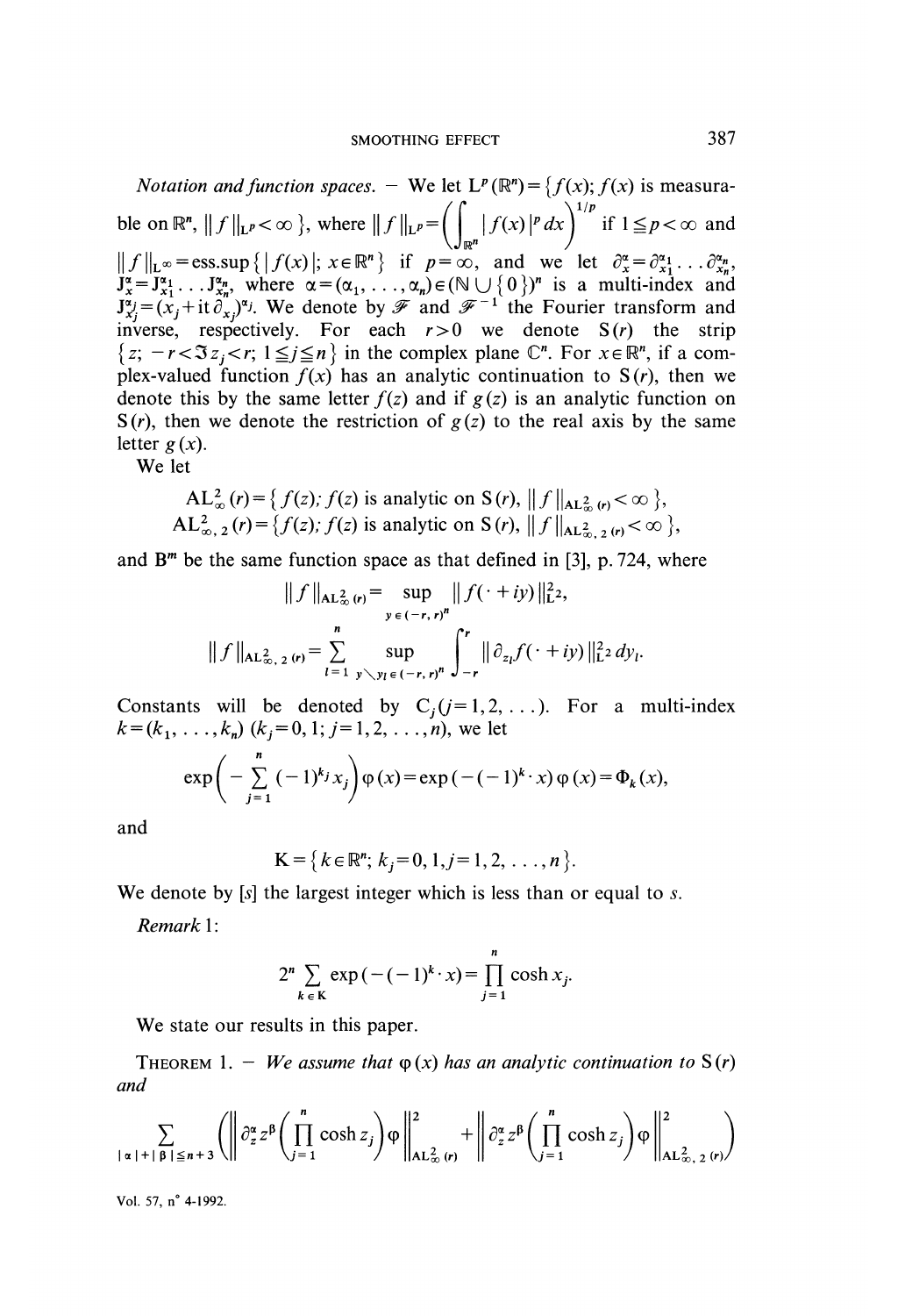#### 388 N. HAYASHI

is sufficiently small. Then there exists a unique global solution  $u(t, x)$  of  $(1 \cdot 1)$ - $(1 \cdot 2)$  such that  $u(t, x)$  has an analytic continuation to  $S(r') \cup S(l t)$ and  $\exp(-iz^2/2t)u(t)\in AL_{\infty}^2(|t|),$  where  $r' < r$ .

*Remark* 2. - From the fact that  $exp(-iz^2/2t)u(t) \in AL_{\infty}^2(|t|)$  it is clear that the analytical domain of solutions increase with time. This implies the smoothing effect of solutions to  $(1.1)-(1.2)$ .

THEOREM 2. - We assume that  $F = \pm |u|^2 u$  and

$$
\sum_{|\alpha|\leq [n/2]+1}\left(\int_{j-1}^n\cosh{(2x_j)}\left\{\left|\partial_x^{\alpha}\varphi(x)\right|^2+\left|x^{\alpha}\varphi(x)\right|^2\right\}dx\right)
$$

is sufficiently small. Then there exists a unique global solution  $u(t, x)$  of  $(1 \cdot 1)$ - $(1 \cdot 2)$  such that  $u(t, x)$  has an analytic continuation to  $S(|t|)$  and  $\exp(-iz^2/2 t) u(t) \in AL_{\infty}^2(|t|).$ 

*Remark* 3. - In [4], Theorem 2, S. Saitoh and the author obtained the result similar to Theorem 2. However the above mentioned assumption on  $\varphi$  is more natural than that of [4], Theorem 2.

#### 2. PROOF OF THEOREM 1

We consider the system of Schrödinger equations:

$$
i \, \partial_t \, u + \frac{1}{2} \Delta u = \mathcal{F} \left( v, \nabla \, v, \overline{v}, \overline{\nabla \, v} \right), \qquad (t, x) \in \mathbb{R} \times \mathbb{R}^n, \tag{2.1}
$$

$$
-i\partial_t \overline{u} + \frac{1}{2}\Delta \overline{u} = \overline{\mathcal{F}(v, \nabla v, \overline{v}, \nabla v)}, \qquad (t, x) \in \mathbb{R} \times \mathbb{R}^n, \tag{2.2}
$$

$$
u(0, x) = \varphi(x), \qquad \bar{u}(0, x) = \bar{\varphi}(x), \qquad x \in \mathbb{R}^n.
$$
 (2.3)

We translate  $(2.1)$ - $(2.3)$  into another system of equations and apply the previous result ([3], Theorem 1) to it. For any smooth function  $w$ , we put

$$
W_k = P_k w = \Lambda \mathcal{F}^{-1} \exp ((-1)^k t \cdot \xi) \mathcal{F} \Lambda^{-1} w = \exp ((-1)^k J_x) w,
$$
  
\n
$$
W_k^* = P_k^* w = \Lambda^{-1} \mathcal{F}^{-1} \exp ((-1)^k t \cdot \xi) \mathcal{F} \Lambda \overline{w} = \exp ((-1)^k \overline{J}_x) \overline{w},
$$

where

$$
\Lambda = \Lambda(t, x) = \exp(i |x|^2 / 2 t)
$$

and

$$
(-1)^{k} J_{x} = \sum_{j=1}^{n} (-1)^{k_{j}} J_{x_{j}}, \qquad J_{x_{j}} = x_{j} + it \partial_{x_{j}}.
$$

Annales de l'Institut Henri Poincaré - Physique théorique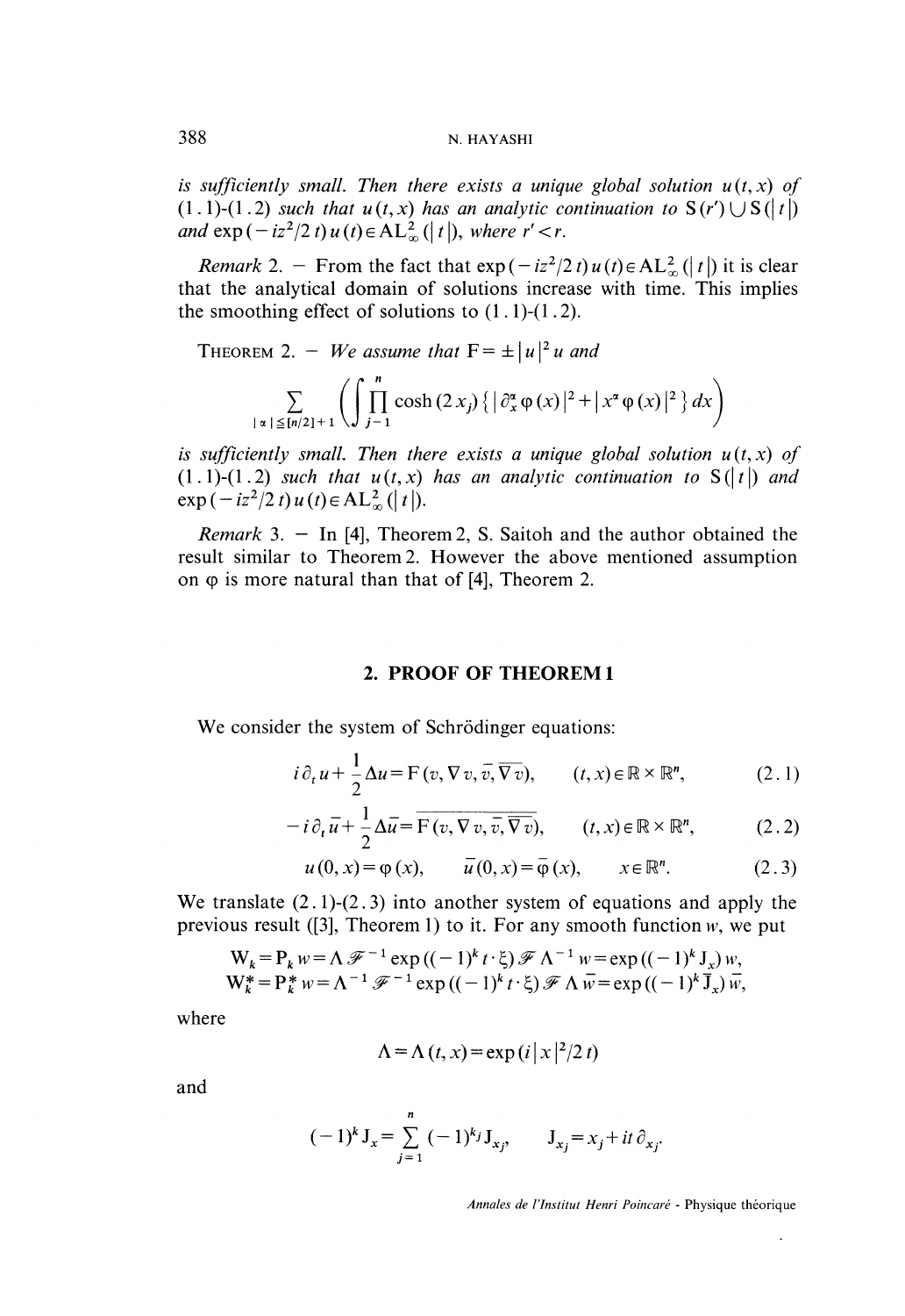For any v such that  $V_k$ ,  $V_k^* \in B^{n+3}$ , we shall show that solutions u and  $\overline{u}$  of (2.1)-(2.3) satisfy the following system of Schrödinger equations:

$$
i \, \partial_t \, U_k + \frac{1}{2} \Delta U_k = F \left( V_k, \left( \nabla - (-1)^k \right) V_k, V_k^*, \left( \nabla + (-1)^k \right) V_k^* \right), \tag{2.4}
$$

$$
-i\partial_t \mathbf{U}_k^* + \frac{1}{2} \Delta \mathbf{U}_k^* = \overline{\mathbf{F}(\overline{\mathbf{V}}_k^*, (\nabla + (-1)^k) \overline{\mathbf{V}_k^*}, \overline{\mathbf{V}}_k, (\nabla - (-1)^k) \overline{\mathbf{V}_k}}), \quad (2.5)
$$

$$
U_k(0, x) = \Phi_k(x), \qquad U_k^*(0, x) = \bar{\Phi}_k(x). \tag{2.6}
$$

The reason why we must consider the system of equations  $(2.4)-(2.6)$  is that in general  $|W_k|$  is not equal to  $|W_k^*|$ . We prove (2.4) and (2.6) only since the proof of  $(2.5)$  is the same as that of  $(2.4)$ . We prove  $(2.4)$  first. Applying  $P_k$  to both sides of (2.1), we have

$$
i \, \partial_t \, U_k + \frac{1}{2} \Delta U_k = P_k \, F \left( v, \nabla v, \overline{v}, \overline{\nabla v} \right), \tag{2.7}
$$

where we have used the fact that

$$
\left[i\partial_t + \frac{1}{2}\Delta, P_k\right] = \left(i\partial_t + \frac{1}{2}\Delta\right)P_k - P_k\left(i\partial_t + \frac{1}{2}\Delta\right) = 0.
$$

By  $(1.3)$  we see that the right hand side of  $(2.7)$  is rewritten as

$$
\Lambda \mathscr{F}^{-1} \exp\left((-1)^k t \cdot \xi\right) \mathscr{F} \Lambda^{-1} \operatorname{F}(\Lambda^{-1} v, \Lambda^{-1} \nabla v, \Lambda \overline{v}, \Lambda \overline{\nabla v}). \quad (2.8)
$$

On the other hand, we have by [7], p. 99

$$
\mathcal{F}^{-1}\exp\left((-1)^{k}t\cdot\xi\right)\mathcal{F}\Lambda^{-1}v=\Lambda^{-1}\left(t,z\right)v\left(t,z\right) \qquad (2.9)
$$

since  $V_k \in B^{n+3}$ , where  $z = x - i(-1)^k t$ . From (2.8), (2.9) and the assumption that F is a polynomial it follows that the right hand side of  $(2.7)$  is equal to

$$
\Lambda \to (\Lambda^{-1}(t,z) \, v(t,z), \Lambda^{-1}(t,z) \nabla_z v(t,z), \Lambda^{-1}(t,z) \, \overline{v(t,\overline{z})}, \Lambda^{-1}(t,z) \, \overline{\nabla_z v(t,\overline{z})}).
$$

We again apply  $(2.9)$  to the above and use the homogeneous condition  $(1.3)$  to see that the right hand side of  $(2.7)$  is equal to

$$
F(P_k v, P_k \nabla v, P_k^* \overline{v}, P_k^* \overline{\nabla v}).
$$
\n(2.10)

A direct calculation yields

$$
[\mathbf{P}_k, \nabla] = -(-1)^k \mathbf{P}_k, \qquad [\mathbf{P}_k^*, \nabla] = (-1)^k \mathbf{P}_k^*.
$$
 (2.11)

From  $(2.10)$  and  $(2.11)$  we obtain  $(2.4)$ . We next prove  $(2.6)$ . We have by  $(2.9)$ 

$$
U_k = P_k u = \exp\left(\frac{n}{2}it - (-1)^k \cdot x\right) u(t, x - i(-1)^k t).
$$

This shows  $(2.6)$ . Thus solutions of  $(2.1)-(2.3)$  satisfy  $(2.4)-(2.6)$ . Though we do not treat a system of nonlinear Schrodinger equations in [3], the

Vol. 57, n° 4-1992.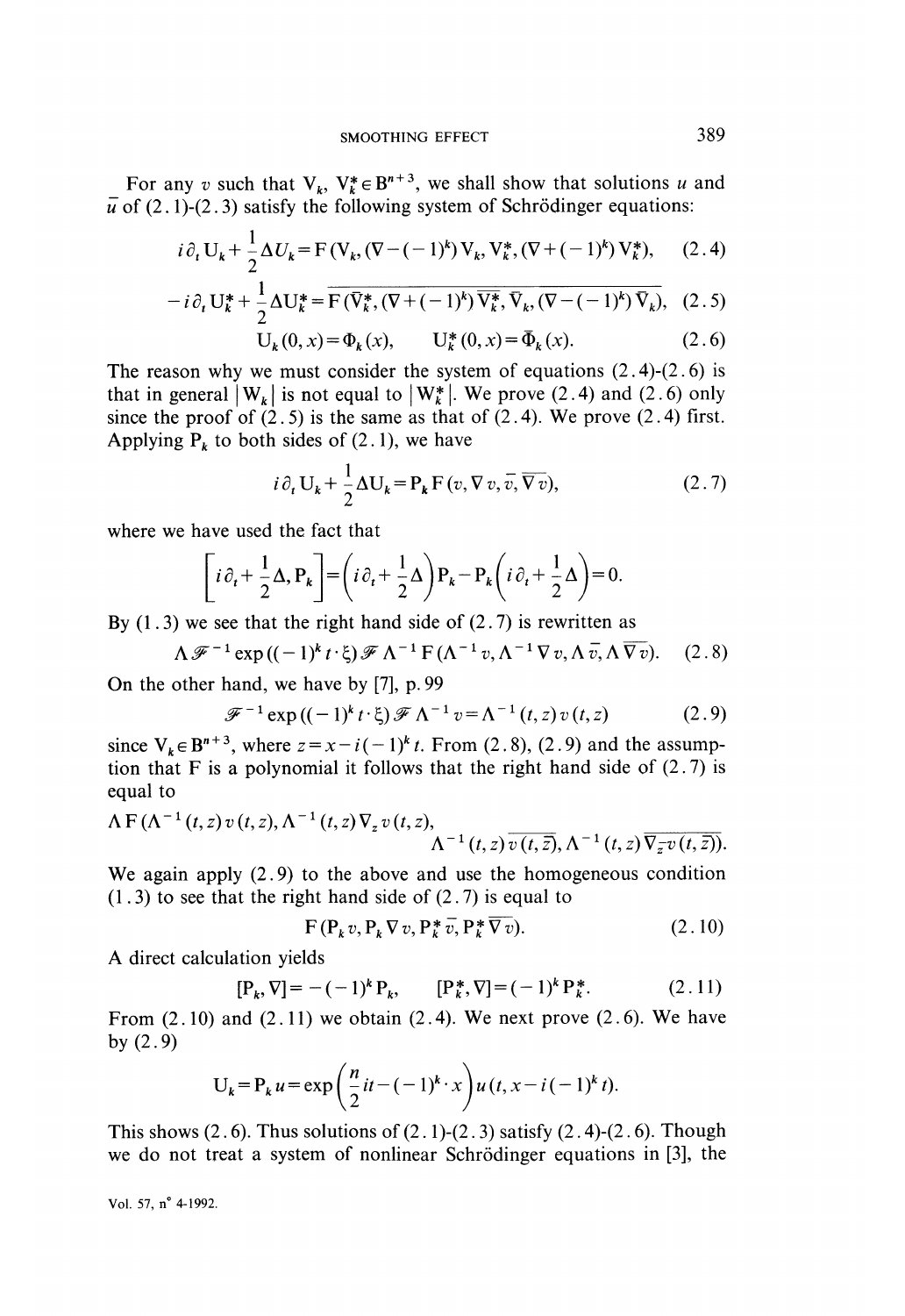proof of Theorem 1 in [3] is applicable to our problem, since

$$
\sum_{k \in \mathcal{K}} \sum_{|\alpha|+|\beta| \leq n+3} (||\partial_z^{\alpha} z^{\beta} \Phi_k||_{\text{AL}_{\infty}^2(r)}^2 + ||\partial_z^{\alpha} z^{\beta} \Phi_k||_{\text{AL}_{\infty,2}^2(r)}^2)
$$

is equivalent to

$$
\sum_{|\alpha|+|\beta|\leq n+3} \left( \left\| \partial_z^{\alpha} z^{\beta} \left( \prod_{j}^{n} \cosh z_j \right) \varphi \right\|_{\mathbf{AL}_{\infty}^2(\mathbf{r})}^2 + \left\| \partial_z^{\alpha} z^{\beta} \left( \prod_{j}^{n} \cosh z_j \right) \varphi \right\|_{\mathbf{AL}_{\infty,2}^2(\mathbf{r})}^2 \right).
$$

Hence, in the same way as in the proof of Theorem 1 in [3], it follows that there exist unique solutions  $U_k$  and  $U_k^*$  which are in  $B^{n+3}$  and satisfy

$$
i\partial_t \mathbf{U}_k + \frac{1}{2} \Delta \mathbf{U}_k = \mathbf{F} \left( \mathbf{U}_k, (\nabla - (-1)^k) \mathbf{U}^k, \mathbf{U}_k^*, (\nabla + (-1)^k) \mathbf{U}_k^* \right),
$$
  
\n
$$
-i\partial_t \mathbf{U}_k^* + \frac{1}{2} \Delta \mathbf{U}_k^* = \overline{\mathbf{F}(\overline{\mathbf{U}_k^*}, (\nabla + (-1)^k) \overline{\mathbf{U}_k^*}, \overline{\mathbf{U}_k}, (\nabla - (-1)^k) \overline{\mathbf{U}_k}}),
$$
  
\n
$$
\mathbf{U}_k(0, x) = \Phi_k(x), \qquad \mathbf{U}_k^*(0, x) = \overline{\Phi}_k(x).
$$

Since  $B^{n+3} \subset C(\mathbb{R}; L^2(\mathbb{R}^n))$ , we have  $U_k, U_k^* \in L^2(\mathbb{R}^n)$  for any t. Therefore we obtain by Remark 1

$$
\sum_{k \in \mathbf{K}} || \mathbf{U}_k ||_{\mathbf{L}^2}^2 = \sum_{k \in \mathbf{K}} || \mathbf{U}_k^* ||_{\mathbf{L}^2}^2
$$
  
= 
$$
\sum_{k \in \mathbf{K}} \int \exp((-1)^k 2 t \cdot \xi) |\mathcal{F} \Lambda^{-1} u(t, \xi)|^2 d\xi
$$
  
= 
$$
2^n \int \prod_j \cosh(2 t \xi_j) |\mathcal{F} \Lambda^{-1} u(t, \xi)|^2 d\xi.
$$

From this equality and [3], Lemma 2.1, it follows that  $\Lambda^{-1}u$  has an analytic continuation  $\Lambda^{-1}(t, z) u(t, z)$  which belongs to  $\Lambda L_{\infty}^{2}(|t|)$ . This completes the proof of the theorem.

Q.E.D.

#### 3. PROOF OF THEOREM 2

We introduce the function space  $\Sigma_t^m$ :

$$
\Sigma_t^m = \left\{ f \in L^2 \left( \mathbb{R}^n \right); \; \left\| f \right\|_{\Sigma_t^m}^2 = \sum_{|\alpha| \leq m} \left( \left\| \mathbf{J}_x^{\alpha} f \right\|_{\mathbf{L}^2}^2 + \left\| \partial_x^{\alpha} f \right\|_{\mathbf{L}^2}^2 \right) < \infty \; \right\}.
$$

Here we note that  $J_x^{\alpha} = \Lambda (it \partial_x)^{\alpha} \Lambda^{-1}$ . We give a useful lemma first which will be used to obtain the result.

LEMMA 3.1. – (a) For any 
$$
f \in \sum_{t}^{m} with \, m \geq [n/2] + 1
$$
, we have  $\|f\|_{\mathbf{L}^{\infty}} \leq C_1 \cdot (1 + |t|)^{-n/2} \|f\|_{\mathbf{E}_t^m}$ .

Annales de l'Institut Henri Poincaré - Physique théorique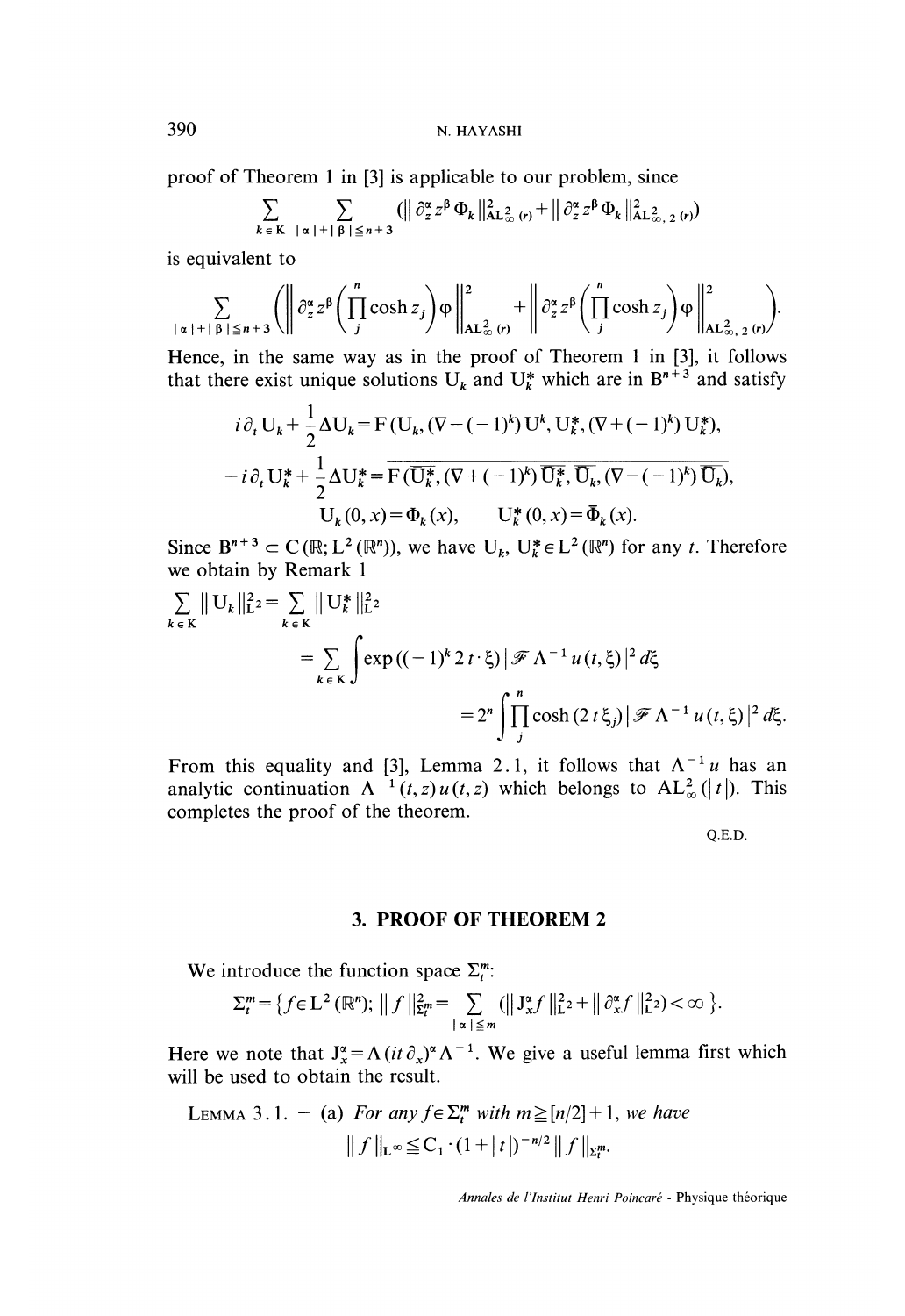(b) For any 
$$
f_j \in \Sigma_t^m
$$
 with  $m \geq [n/2]+1$ ,  $j=1, 2, 3$ , we have  

$$
|| f_1 \overline{f_2} f_3 ||_{\Sigma_t^m} \leq C_2 \cdot (1+|t|)^{-n} \prod_{j=1}^3 || f_j ||_{\Sigma_t^m}.
$$

*Proof.* - This lemma was already shown in [2], [3], [5] or [6] essentially. Hence we only give a sketch of proof. Part  $(a)$  follows from an easy application of Sobolev's inequality (for details, see [2], Corollary 1 . 3, [3], Lemma 2.2 and [6], Proposition 5). We prove Part  $(b)$ . We have by [5], Lemma A. 2 (see also [2], [6]).

$$
\sum_{|\alpha|\leq m} \left\| \partial_{x}^{\alpha} f_{1} \overline{f}_{2} f_{3} \right\|_{L^{2}} \leq C_{3} \sum_{|\alpha|\leq m} \prod_{j=1}^{3} \left\| f_{j} \right\|_{L^{\infty}}^{\beta_{j}(\alpha)} \left\| f_{j} \right\|_{\Sigma_{t}^{m}}^{1-\beta_{j}(\alpha)},
$$

where  $0 \le \beta_j(\alpha) \le 1$  and  $\sum_{j=1}^3 \beta_j(\alpha) = 2$ . Applying Part (*a*) to this inequality, we obtain

$$
\sum_{|\alpha| \leq m} \left\| \partial_{x}^{\alpha} f_1 \overline{f}_2 f_3 \right\|_{L^2} \leq C_4 \cdot (1 + |t|)^{-n} \prod_{j=1}^3 \| f_j \|_{\Sigma_t^m}.
$$
 (3.1)

Similarly, we have

$$
\sum_{|\alpha| \leq m} \left\| J_x^{\alpha} f_1 \overline{f}_2 f_3 \right\|_{L^2} \leq C_5 \cdot (1 + |t|)^{-n} \prod_{j=1}^3 \| f_j \|_{\Sigma_t^m}.
$$
 (3.2)

From  $(3.1)$  and  $(3.2)$  Part  $(b)$  follows.

We now in a position to prove Theorem 2.

*Proof of Theorem* 2.  $-$  We consider the system of nonlinear Schrödinger equations:

$$
i \partial_t u + \frac{1}{2} \Delta u = \pm |u|^2 u, \qquad (t, x) \in \mathbb{R} \times \mathbb{R}^n, \tag{3.3}
$$

$$
-i\partial_t \overline{u} + \frac{1}{2}\Delta \overline{u} = \pm |u|^2 \overline{u}, \qquad (t, x) \in \mathbb{R} \times \mathbb{R}^n, \tag{3.4}
$$

$$
u(0, x) = \varphi(x), \qquad \overline{u}(0, x) = \overline{\varphi}(x), \qquad x \in \mathbb{R}^n. \tag{3.5}
$$

We shall prove Theorem 2 by making use of the contraction mapping principle. For that purpose we prepare the function space:

$$
\mathbf{E}^m = \{f(t, z) \in \mathbf{AL}_{\infty}^2 \left( \mid t \mid \right); \, \left\| f \right\|_{\mathbf{E}^m}^{2} < \infty \, \},
$$

where

$$
\| f \|_{E^{m}}^{2} = \sup_{t \in \mathbb{R}} \sum_{|\alpha| \leq m} (||\Lambda^{-1} J_{z}^{\alpha} f||_{AL_{\infty}^{2}(|t|)}^{2} + ||\Lambda^{-1} \partial_{x}^{\alpha} f||_{AL_{\infty}^{2}(|t|)}^{2}),
$$

Vol. 57, n° 4-1992.

Q.E.D.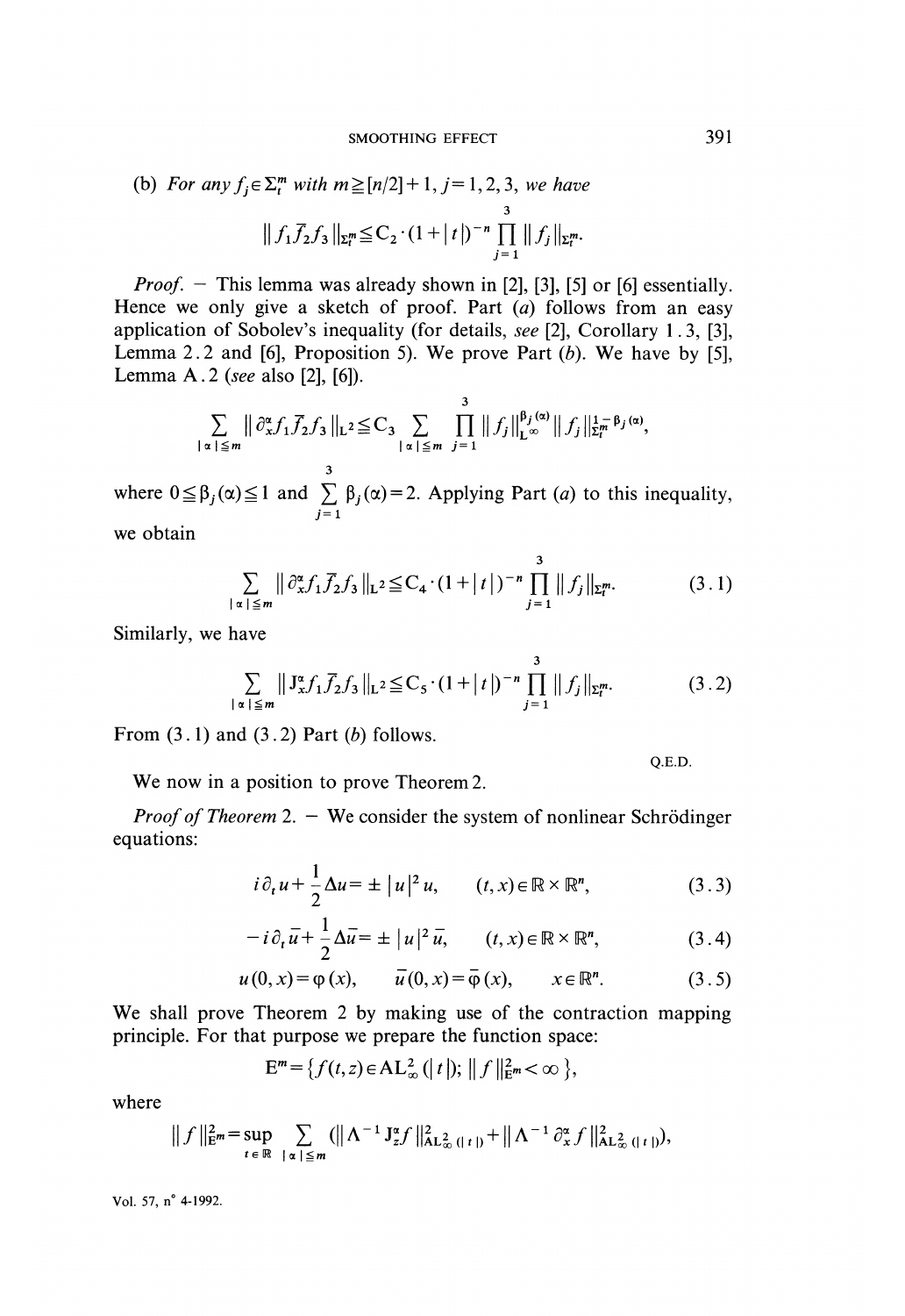We first prove that

$$
\sum_{|\alpha| \leq m} ||\Lambda^{-1} J_z^{\alpha} f||_{\text{AL}_{\infty}^2 (|t|)} \cong \sum_{\substack{k \in K \\ |\alpha| \leq m}} \int |J_x^{\alpha} P_k f|^2 dx,
$$
\n
$$
\sum_{|\alpha| \leq m} ||\Lambda^{-1} \partial_x^{\alpha} f||_{\text{AL}_{\infty}^2 (|t|)} \cong \sum_{\substack{k \in K \\ |\alpha| \leq m}} \int |\partial_x^{\alpha} P_k f|^2 dx.
$$
\n(3.6)

Here  $\approx$  means the two norms are equivalent to each other. The first relation of  $(3.6)$  is proved in the same way as in the proof of the second one, and so we only prove the second one. From  $[3]$ , Lemma 2.1(1), it follows that

$$
\|\Lambda^{-1}\partial_x^{\alpha}f\|_{\text{AL}_{\infty}^2(|t|)}^2 \cong \int_{j}^{n} \cosh(2\,t\,\xi_j) \,|\,\mathscr{F}\left(\Lambda^{-1}\partial_x^{\alpha}f\right)(\xi)\,|^2\,d\xi. \tag{3.7}
$$

We apply Remark 1 and the Plancherel theorem to the right hand side of  $(3.7)$  to obtain

$$
\|\Lambda^{-1}\partial_x^{\alpha} f\|_{\text{AL}_{\infty}^2(|t|)}^2 \cong \sum_{k \in \mathbf{K}} \int |P_k \partial_x^{\alpha} f(x)|^2 dx. \tag{3.8}
$$

By  $(2.11)$  we see that

$$
\sum_{\substack{k \in \mathcal{K} \\ |\alpha| \le 1}} \int_{\mathbb{R}} |P_k \partial_x^{\alpha} f(x)|^2 dx \cong \sum_{\substack{k \in \mathcal{K} \\ |\alpha| \le 1}} \int_{\mathbb{R}} |\partial_x^{\alpha} P_k f(x)|^2 dx.
$$

We iterate this argument to obtain

$$
\sum_{\substack{k \in \mathbb{K} \\ |\alpha| \le m}} \int |P_k \partial_x^{\alpha} f(x)|^2 dx \cong \sum_{\substack{k \in \mathbb{K} \\ |\alpha| \le m}} \int |\partial_x^{\alpha} P_k f(x)|^2 dx. \tag{3.9}
$$

From  $(3.8)$  and  $(3.9)$  the second relation of  $(3.6)$  follows. By using  $(3.6)$ and the contraction mapping principle we prove Theorem 2. For that purpose, we consider the following system of Schrödinger equations:

$$
i\partial_t \mathbf{U}_k + \frac{1}{2} \Delta \mathbf{U}_k = \pm \mathbf{V}_k^2 \mathbf{V}_k^*,\tag{3.10}
$$

$$
- i \partial_t U_k^* + \frac{1}{2} \Delta U_k^* = \pm V_k^{*2} V_k, \qquad (3.11)
$$

$$
U_k(0, x) = \Phi_k(x), \qquad U_k^*(0, x) = \bar{\Phi}_x(x). \tag{3.12}
$$

We put  $\tilde{U}_k = \begin{pmatrix} U_k \\ U_k^* \end{pmatrix}$ ,  $\tilde{V}_k = \begin{pmatrix} \pm V_k^2 V_k^* \\ \pm V_k^{*2} V_k \end{pmatrix}$ , and define the map M by  $\tilde{U}_k = M \tilde{V}_k$ .<br>We show M is a contraction mapping from  $G_0^{[n/2]+1}$  to itself if  $\rho$  is

Annales de l'Institut Henri Poincaré - Physique théorique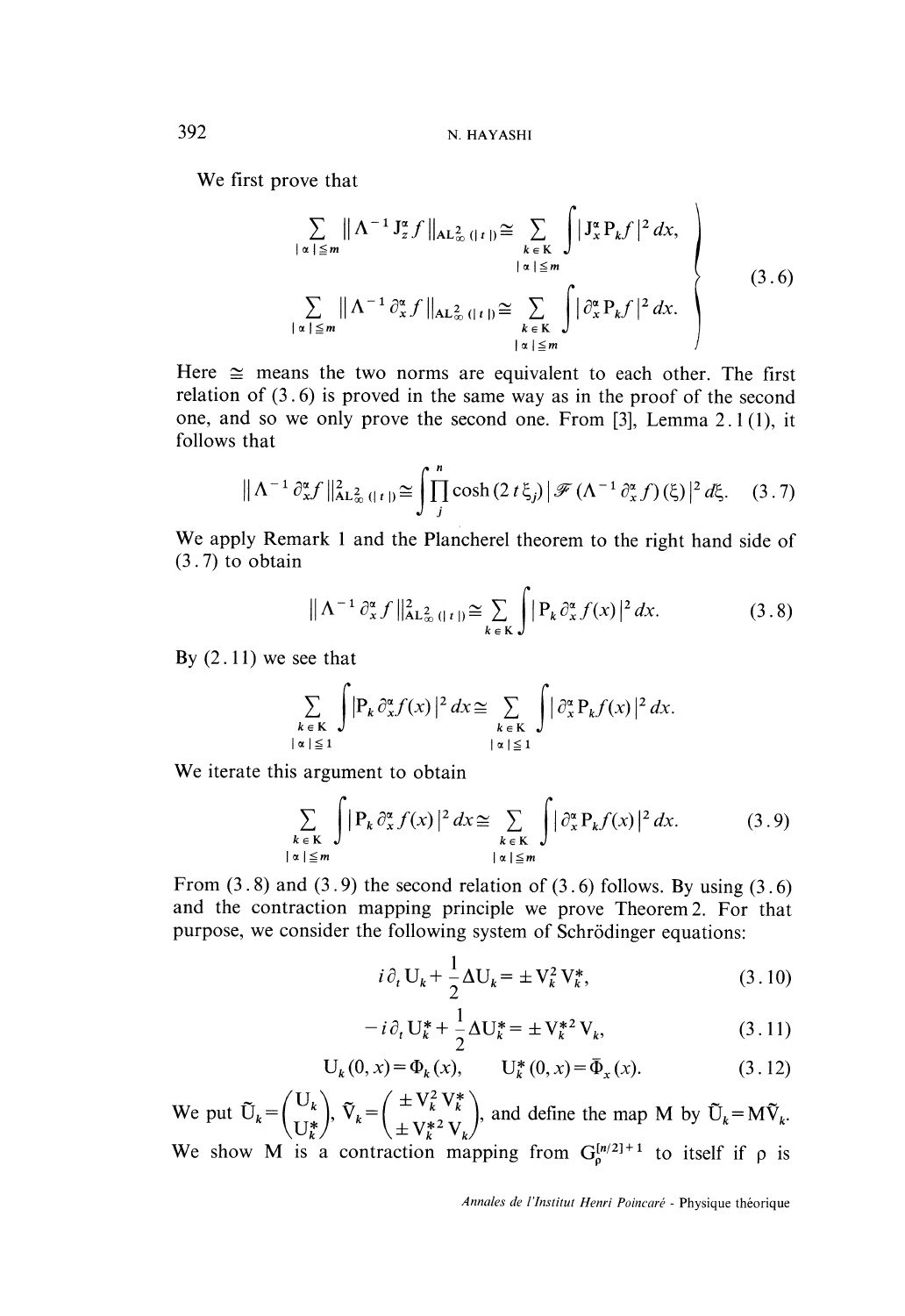sufficiently small, where

$$
G^{m} = \left\{ \tilde{v}(t,x) = \begin{pmatrix} v_{1}(t,x) \\ v_{2}(t,x) \end{pmatrix}; \; \|\tilde{v}\|_{G^{m}} = \sup_{t \in \mathbb{R}} \sum_{j=1}^{2} \|v_{j}(t)\|_{\Sigma_{t}^{m}}^{2} < \infty \right\},\,
$$

and  $G_{\rho}^{m}$  is a closed ball in  $G^{m}$  with radius  $\rho > 0$  and center at the origin. In what follows we let  $m=[n/2]+1$ . From (3.6), Remark 1 and  $P_{k}(0) = \exp(-(1)^{k} \cdot x)$  it is clear that the assumption on  $\varphi$  given in the theorem is equivalent to the condition that

$$
\rho^{2} = 4 \sum_{\|\alpha\| \leq m} (\|\partial_{x}^{\alpha} \Phi_{k}\|_{L^{2}}^{2} + \|\mathbf{x}^{\alpha} \Phi_{k}\|_{L^{2}}^{2})
$$

is sufficiently small for any  $k \in K$ .<br>Multiplying both sides of (2, 10) and (3, 11) by  $\overline{U}$ , and  $\overline{U}$ 

Multiplying both sides of (3.10) and (3.11) by  $U_k$  and  $U_k^*$  respectively, integrating with respect to  $x$  and  $t$ , we obtain

$$
\|\tilde{\mathbf{U}}_k\|_{\mathbf{G}^m} \leq \frac{\rho}{2} + \mathbf{C}_6 \int_0^t (||\mathbf{V}_k^{*2} \mathbf{V}_k(s)||_{\Sigma_t^m} + ||\mathbf{V}_k^2 \mathbf{V}_k^*(s)||_{\Sigma_t^m}) ds. \tag{3.13}
$$

By using Lemma 3.1 it can be shown that the second term of the right hand side is estimated by

$$
C_7 \int_0^t (1+|s|)^{-n} \|\tilde{\nabla}_k\|_{G^m}^3 ds.
$$
 (3.14)

From (3.13) and (3.14) it follows that if  $\tilde{V}_k \in G_p^m$ 

$$
\|\mathbf{M}\widetilde{\mathbf{V}}_k\|_{\mathbf{G}^m} \leq \frac{\rho}{2} + \mathbf{C}_8 \,\rho^3
$$

Similarly, we have

$$
\big\|\,M\tilde{V}_{k,\;1}-M\tilde{V}_{k,\;2}\,\big\|_{G^m}\!\!\leq\! C_9\,\rho^2\,\big\|\,\tilde{V}_{k,\;1}-\tilde{V}_{k,\;2}\,\big\|_{G^m}\!,
$$

where  $M\tilde{V}_{k,1}$  and  $M\tilde{V}_{k,2}$  are the solutions of (3.10)-(3.12) with the same initial data. Therefore M is a contraction mapping from  $G_0^m$  into itself if p is sufficiently small, and hence has a unique fixed point  $\tilde{U}_k = \begin{pmatrix} U_k \\ U^* \end{pmatrix}$  which belongs to  $G<sup>m</sup>$  and satisfies

$$
i \partial_t U_k + \frac{1}{2} \Delta U_k = \pm U_k^2 U_k^*,
$$
  
-  $i \partial_t U_k^* + \frac{1}{2} \Delta U_k^* = \pm U_k^{*2} U_k,$   

$$
U_k(0, x) = \Phi_k(x), \qquad U_k^*(0, x) = \Phi_x(x).
$$

By  $(3.6)$  we see that there exists a unique solution u of  $(3.3)-(3.5)$  which belongs to  $E^m$ . This completes the proof of Theorem 2.

Q.E.D.

Vol. 57, n° 4-1992.